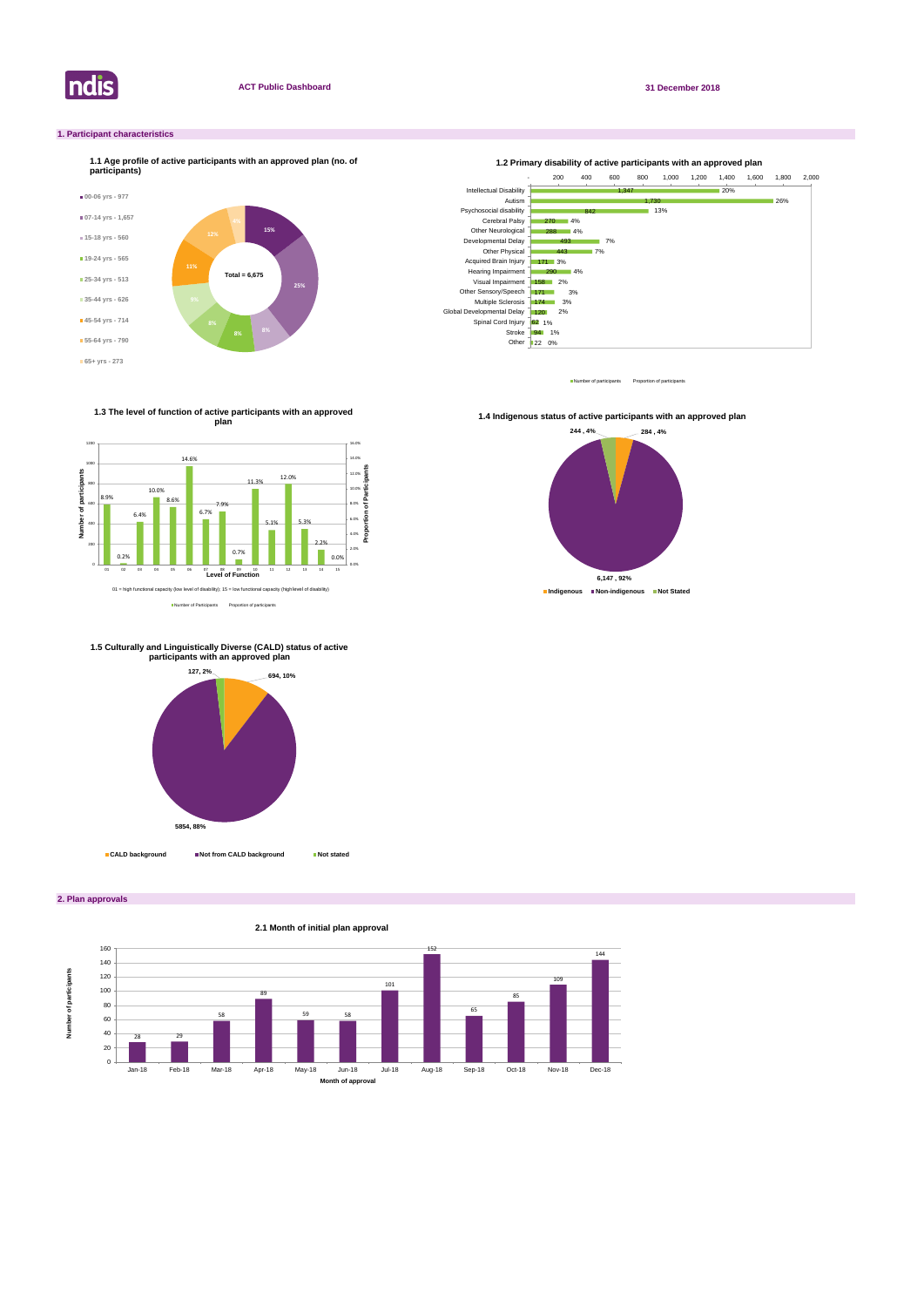#### **3. Total annualised committed support - most recent approved plans**

#### \$0.4bn is included in the current plans of the 6,675 active participants.

#### **4. Average annualised committed support - most recent approved plans**

### **Table 5.2 Registered providers as at 31 December 2018 by registration group**

| <b>Registration Group</b>            | # Providers Registration Group |                                             | # Providers |
|--------------------------------------|--------------------------------|---------------------------------------------|-------------|
| <b>Therapeutic Supports</b>          | 297                            | <b>Personal Activities High</b>             | 80          |
| <b>Household Tasks</b>               | 308                            | <b>Community Nursing Care</b>               | 119         |
| <b>Assist-Travel/Transport</b>       | 232                            | <b>Plan Management</b>                      | 48          |
| <b>Early Childhood Supports</b>      | 132                            | <b>Assistive Equip-Recreation</b>           | 251         |
| <b>Innov Community Participation</b> | 187                            | <b>Comms &amp; Info Equipment</b>           | 183         |
| <b>Assist Prod-Pers Care/Safety</b>  | 457                            | Daily Tasks/Shared Living                   | 74          |
| <b>Home Modification</b>             | 181                            | <b>Custom Prosthetics</b>                   | 105         |
| <b>Participate Community</b>         | 111                            | Interpret/Translate                         | 72          |
| <b>Personal Mobility Equipment</b>   | 328                            | <b>Specialised Disability Accommodation</b> | 77          |
| <b>Ex Phys Pers Training</b>         | 151                            | <b>Assist Access/Maintain Employ</b>        | 57          |
| <b>Development-Life Skills</b>       | 108                            | <b>Specialised Driver Training</b>          | 57          |
| <b>Accommodation/Tenancy</b>         | 52                             | <b>Vision Equipment</b>                     | 71          |
| <b>Assistive Prod-Household Task</b> | 220                            | <b>Hearing Equipment</b>                    | 69          |
| <b>Assist-Life Stage, Transition</b> | 111                            | <b>Vehicle modifications</b>                | 51          |
| <b>Assist Personal Activities</b>    | 95                             | <b>Spec Support Employ</b>                  | 19          |
| <b>Support Coordination</b>          | 72                             | <b>Specialised Hearing Services</b>         | 15          |
| <b>Behaviour Support</b>             | 85                             | <b>Hearing Services</b>                     | 9           |
| <b>Group/Centre Activities</b>       | 75                             | <b>Assistance Animals</b>                   | 4           |

**Indis** 

#### **ACT Public Dashboard 31 December 2018**





**3.3 Total annualised committed support for active participants with an approved plan by age group (%)**

**3.1 Total annualised committed support for active participants with an approved plan by support category (%)** 



**4.3 Average annualised committed support for active participants** 



**3.4 Total annualised committed support for active participants with an function score and an approved plan by level of function (%)**

**3.2 Total annualised committed support for active participants with an approved plan by** 

**Proportion of committed support**

Proportion of committed

support



#### **5.1 Registered providers as at 31 December 2018 by entity type**

# **367 1,133 Sole Trader Organisation Total = 1,500**



<sup>01</sup> = high functional capacity (low level of disability); 15 = low functional capacity (high level of disability)

**Level of Function**



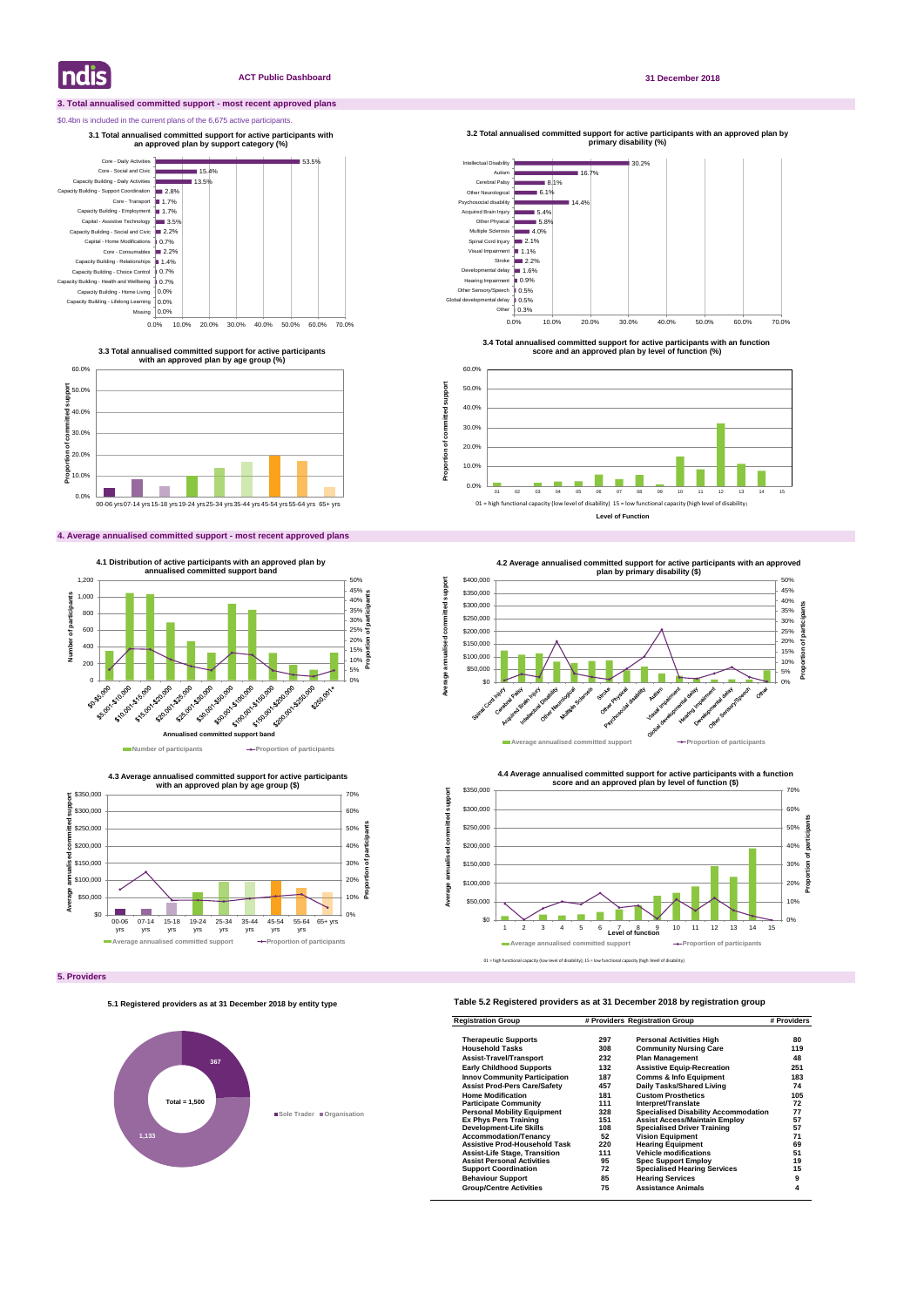#### **6.2 Description of key participant outcome domains**

#### **6.4 Description of key carer outcome domains**

#### **Participant characteristics**

Baseline measures are collected on participants from the short-form outcomes framework (SFOF) questionnaires during the transition period. Active participants with an initial plan approved during the period 1 July 2016 to are included.

#### **Support packages**

#### **Baseline outcomes - participants Age group: birth to end of age 6**





**6.7 Distribution of active participants with an approved plan by annualised committed support band for age 0 - 6 yrs**





**Number of participants Proportion of participants** 

**6.8 Total annualised committed support for active participants with an approved plan by support category for age 0-6 yrs** 



#### **Baseline of**





**6.3 Family/carers of participants 0 to 14 (selected indicators)**

- **Outcome statements for families / carers of children with disability aged 0-6 years:**
- **1. Families know their rights and advocate effectively for their children**
- **2. Families feel supported**
- **3. Families are able to gain access to desired services, programs, and activities in their community**
- **4. Families help their children develop and learn 5. Families enjoy health and wellbeing**

#### **Outcome statements for children aged 0-6 years (or school entry):**

- **1. Children gain functional, developmental and coping skills that are appropriate to their ability and circumstances / specialist services**
- **2. Children show evidence of self-determination in their everyday lives**
- **3. Children participate meaningfully in family life 4. Children participate meaningfully in community life**



**6.5 Distribution of active participants with an approved plan by level of function for age 0 - 6 yrs**



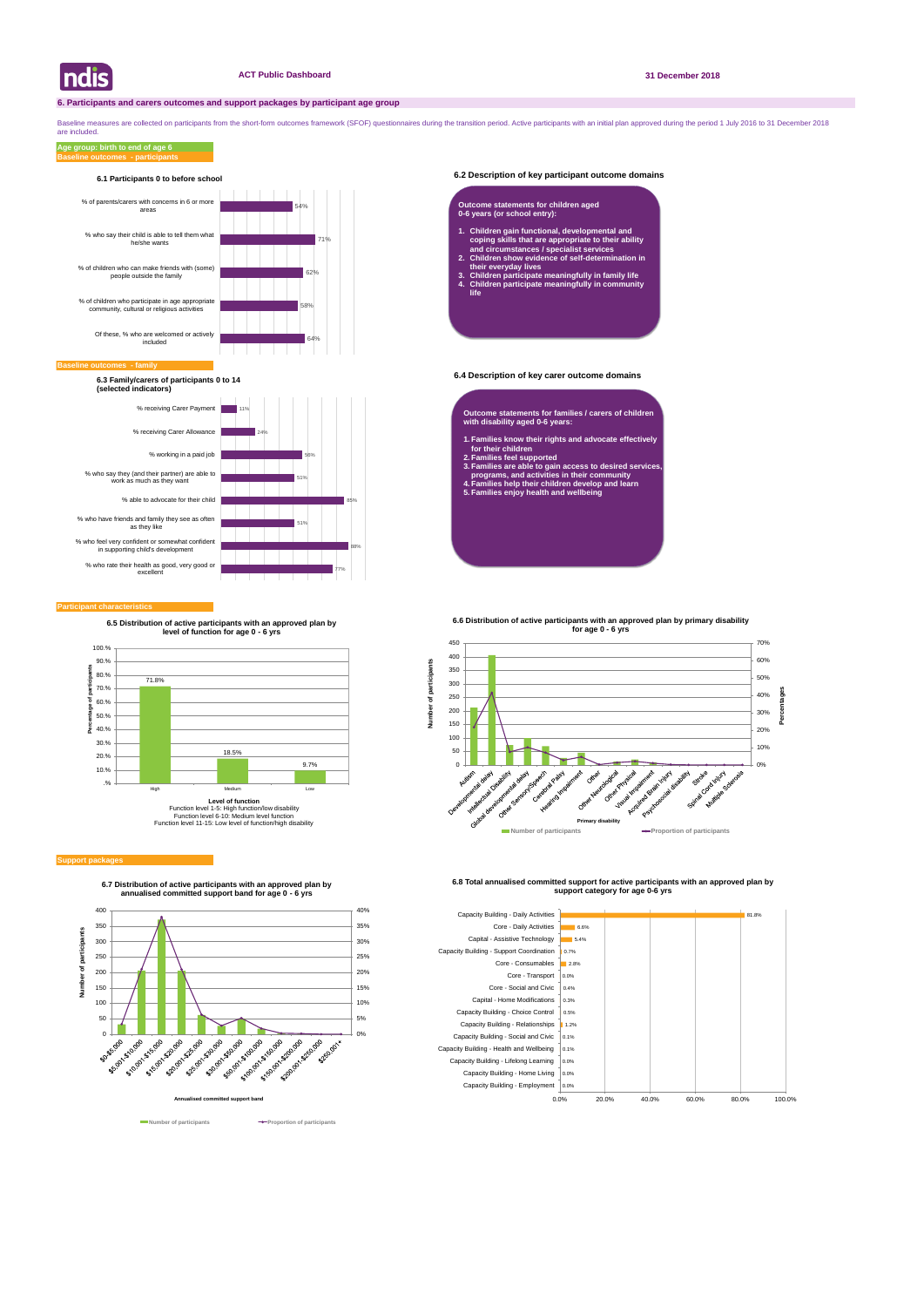#### **6.9 Participants starting school age 7 to 14 6.10 Description of key participant outcome domains**

**Baseline outcomes - family**

#### **Baseline outcomes - participants Age group: age 7 to end of age 14**

**6.11 Family/carers of participants starting school age 0 to 14 6.12 Description of key carer outcome domains (selected indicators)**

| ndis



**6.15 Distribution of active participants with an approved plan by annualised committed support band for age 7 to 14 yrs**



**Number of participants Proportion of participants** 

**6.16 Total annualised committed support for active participants with an approved plan by support category for age 7 to 14 yrs** 





#### **Participant characteristics**

#### **Outcome statements for children aged 7 (or school entry) - 14 years:**

- **1. Children gain functional, developmental and coping skills that are appropriate to their ability and circumstances / specialist services**
- **2. Children show evidence of self-determination in their everyday lives**
- **3. Children participate meaningfully in family life**
- **4. Children participate meaningfully in community life**

**Outcome statements for families / carers of children with disability aged 7-14 years:**

- **1. Families know their rights and advocate effectively for their children**
- **2. Families feel supported**
- **3. Families are able to gain access to desired services, programs, and activities in their community**
- **4. Families help their children develop and learn**
- **5. Families enjoy health and wellbeing**



#### **Support packa**

**6.13 Distribution of active participants with an approved plan by level of function for age 7 to 14 yrs**

**Number of participants**

 $\overline{\sigma}$ 

Number

ťš participal **6.14 Distribution of active participants with an approved plan by primary** 

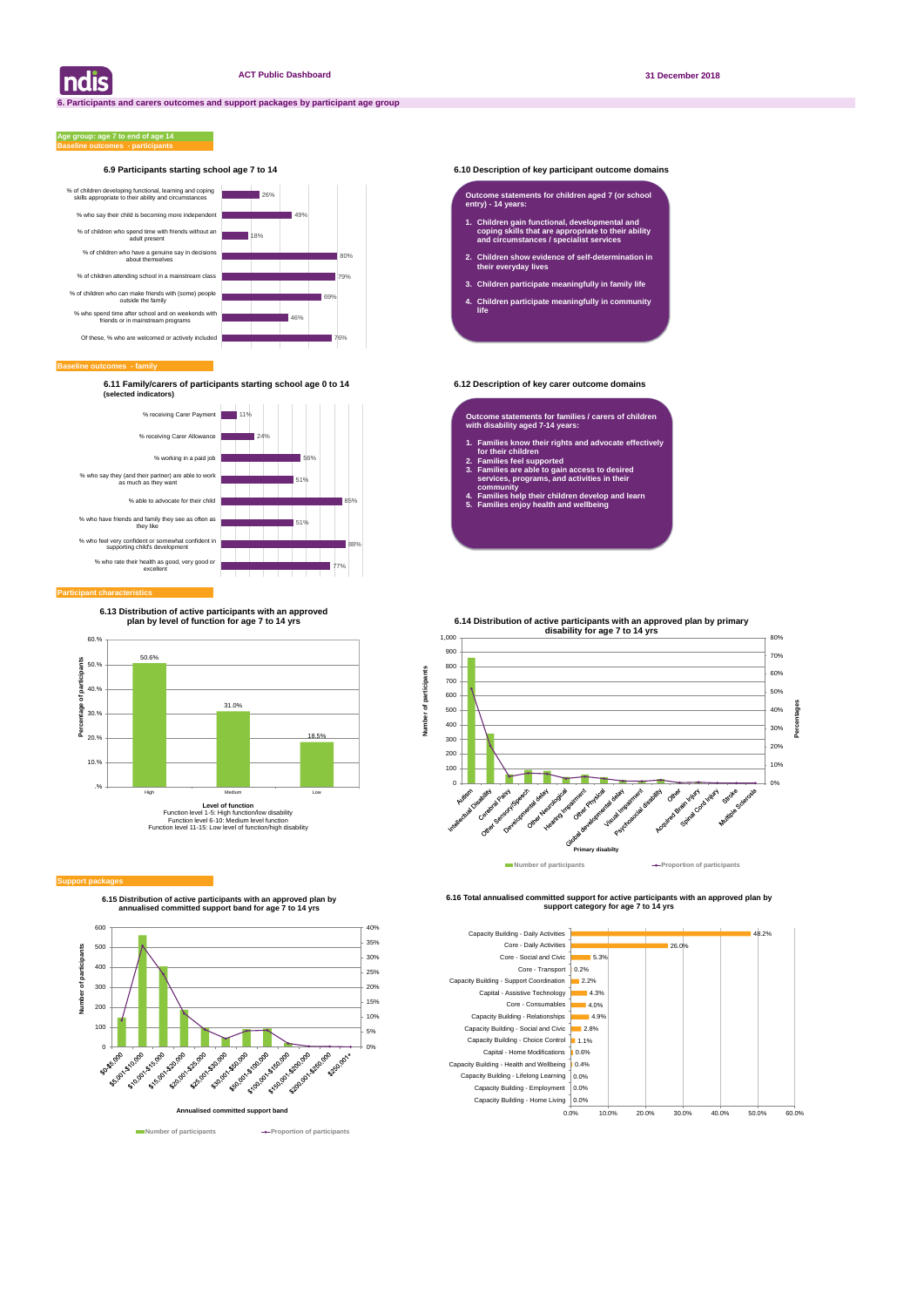

#### **6.18 Description of key participant outcome domains**

**6.19 Family/carers of participants 15 to 24 6.20 Description of key carer outcome domains (selected indicators)**

#### **Participant characteristics**

### **Age group: age 15 to age 24**



#### **6.24 Total annualised committed support for active participants with an approved plan by support category for age 15 to 24 yrs**



| The adult framework consists of 8 participant<br>domains: |
|-----------------------------------------------------------|
| 1. Choice and control                                     |
| 2. Daily living activities                                |
| 3. Relationships                                          |
| 4. Home                                                   |
| 5. Health and wellbeing                                   |
| 6. Lifelong learning                                      |
| 7. Work                                                   |
|                                                           |

**8. Social, community and civic participation**

#### **Outcome statements for families / carers of participants aged 15-24 years:**

- **1. Families know their rights and advocate effectively for their young person with disability**
- **2. Families have the support they need to care 3. Families are able to gain access to desired services, programs, and activities in their**
- **community 4. Families help their young person become independent**
- **5. Families enjoy health and wellbeing**





**6.23 Distribution of active participants with an approved plan by annualised committed support band for age 15 to 24 yrs**

**6.21 Distribution of active participants with an approved plan by level of function for age 15 to 24 yrs**



Function level 1-5: High function/low disability Function level 6-10: Medium level function Function level 11-15: Low level of function/high disability

#### **Support package**

**6.22 Distribution of active participants with an approved plan by primary disability for** 



## **age 15 to 24 yrs**